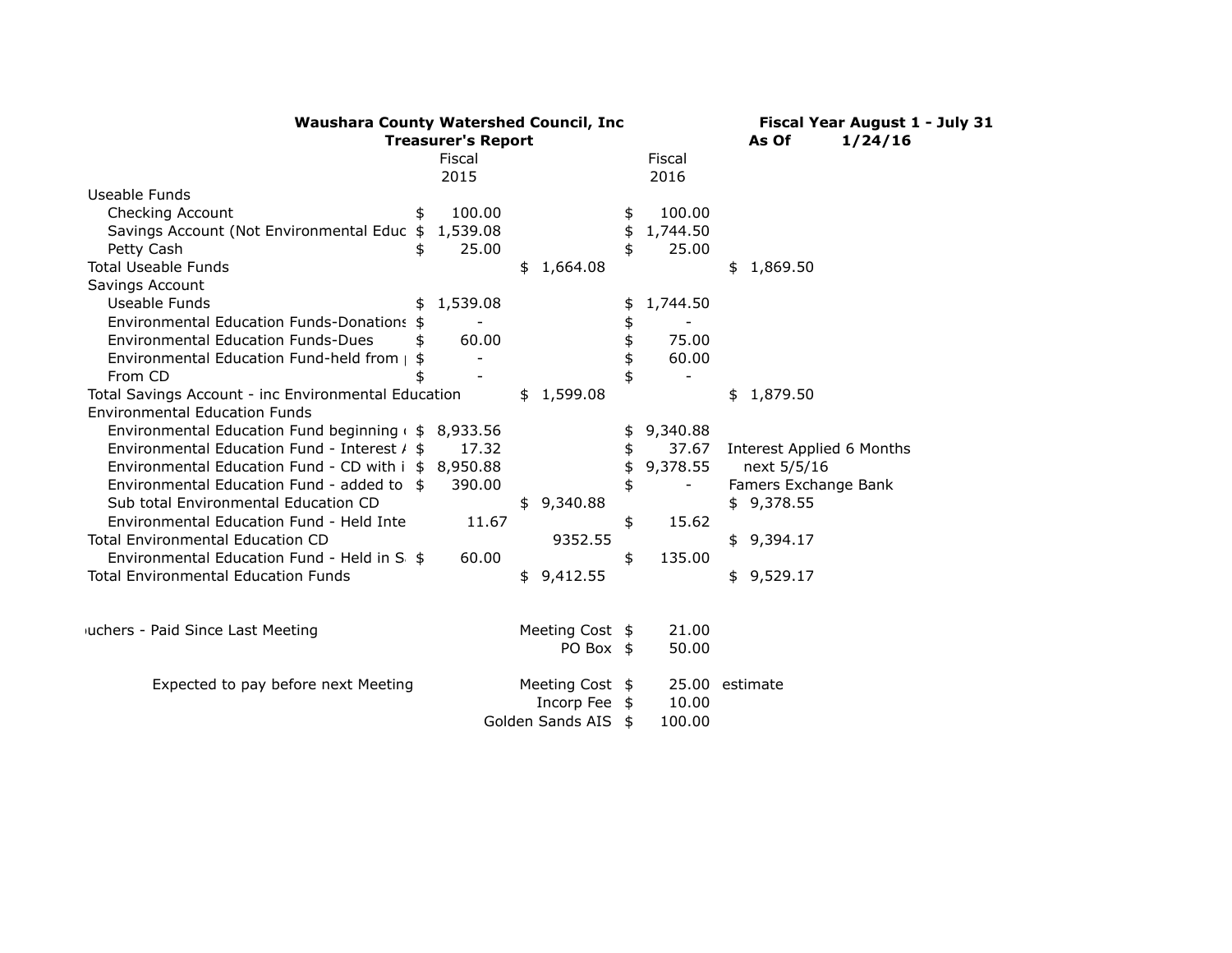|                                | <b>Waushara County Watershed Council, Inc.</b> |                                 | Fiscal Year August 1 - July 31                         |                          |                       |                            |                               |
|--------------------------------|------------------------------------------------|---------------------------------|--------------------------------------------------------|--------------------------|-----------------------|----------------------------|-------------------------------|
|                                |                                                | <b>Treasurer's Report</b>       |                                                        | As Of                    | 1/24/16               |                            |                               |
| Lakes Paid                     | $1 - Aug-14$<br>31-Jul-15<br>29                | $1 - Aug-15$<br>31-Jul-16<br>21 | 1-Aug-16<br>31-Jul-17<br>5                             | 1-Aug-17<br>$31$ -Jul-18 | 1-Aug-18<br>31-Jul-19 | 1-Aug-19<br>31-Jul-20<br>0 | 1-Aug-20<br>$31$ -Jul-21<br>0 |
| Lake Dues Paid for Fiscal 2016 |                                                |                                 |                                                        |                          |                       |                            |                               |
|                                | Lake Alpine<br>Gilbert Lake                    |                                 | Bugh's Lake                                            |                          | Deer Lake             |                            |                               |
|                                |                                                |                                 | Huron Lake                                             |                          | Irogami Lake          |                            |                               |
|                                | Long Lake - Sax, Spring                        |                                 | Marl Lake                                              |                          | Napowan Lake          |                            |                               |
|                                | Mt. Morris Lake<br>Pine Lake - Springwater     |                                 | Norwegian Lake                                         |                          | Pearl Lake            |                            |                               |
|                                |                                                |                                 | Pleasant Lake                                          |                          | Porter's Lake         |                            |                               |
|                                | Silver Lake (Big)                              |                                 | Spring Lake                                            |                          | Twin Lake             |                            |                               |
|                                |                                                |                                 | White River Flowage (Lower) White River Upper Millpond |                          | Witter's Lake         |                            |                               |
| Lake Dues Paid for fiscal 2017 |                                                |                                 |                                                        |                          |                       |                            |                               |
|                                | Deer Lake                                      |                                 | Long Lake - Sax, Spring                                |                          | Mt. Morris Lake       |                            |                               |
|                                | Napowan Lake                                   |                                 | Twin Lake                                              |                          |                       |                            |                               |
| Lake Dues Paid for fiscal 2018 |                                                |                                 |                                                        |                          |                       |                            |                               |
|                                | Napowan Lake                                   |                                 |                                                        |                          |                       |                            |                               |
| Lake Dues Paid for fiscal 2019 |                                                |                                 |                                                        |                          |                       |                            |                               |
|                                | Napowan Lake                                   |                                 |                                                        |                          |                       |                            |                               |
|                                |                                                |                                 |                                                        |                          |                       |                            |                               |

## **2015 fiscal year dues (Aug 1, 2014 - Jul 31 2015)**

Dues can be paid: 1. At Any meeting 2. Sent to WCWLCI Respectfully submitted, P.O. Box 634<br>Wautoma, WI 54982

William O Van Dongen, Treasurer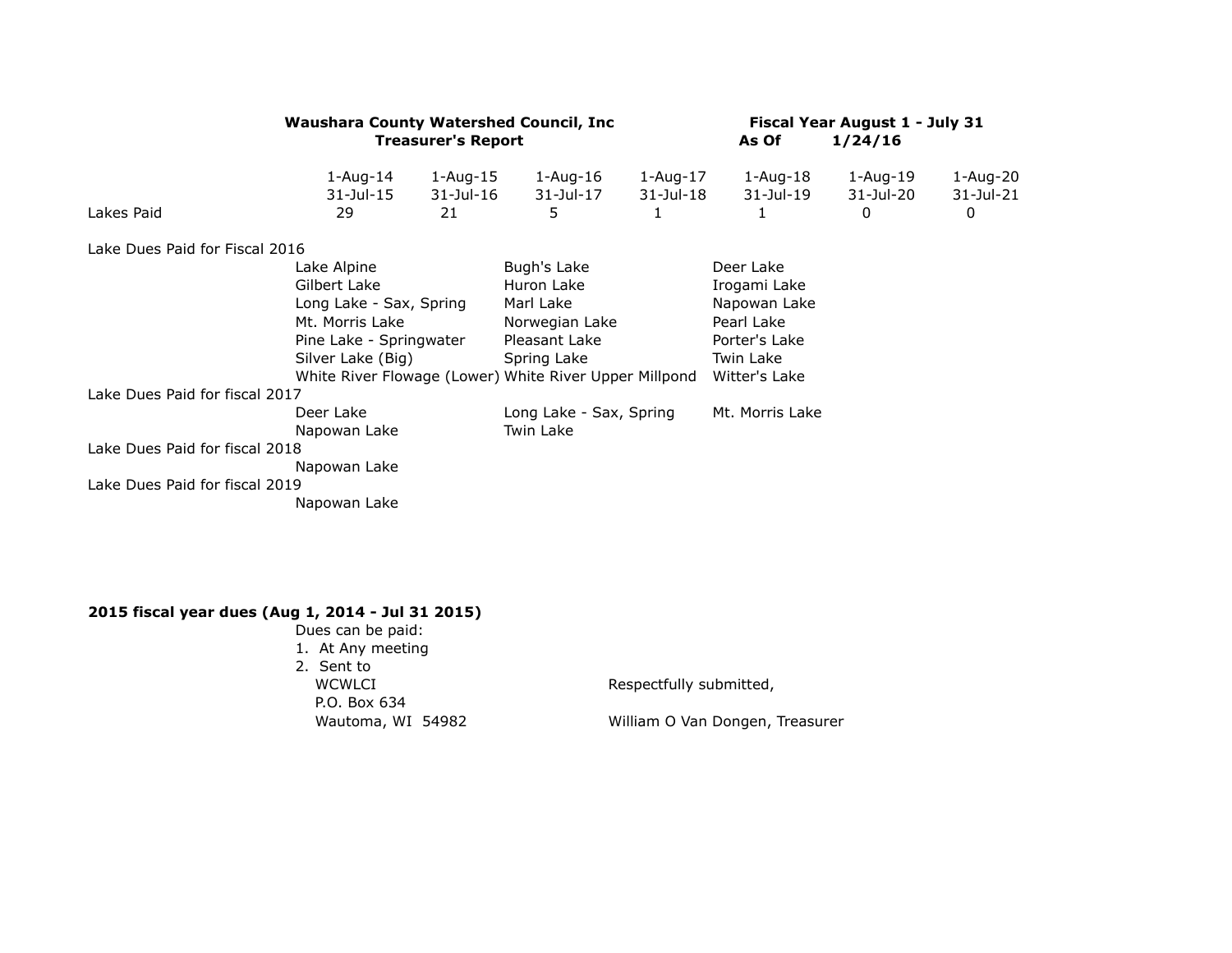|                                      | <b>Waushara County Watershed Council, Inc.</b> |                                    |            |                              | Fiscal Year August 1 - July 31 |              |              |
|--------------------------------------|------------------------------------------------|------------------------------------|------------|------------------------------|--------------------------------|--------------|--------------|
|                                      |                                                | <b>Budget - End of Fiscal Year</b> |            |                              | As Of                          | 1/24/16      |              |
|                                      | $1$ -Aug-14                                    | $1 - Aug-15$                       | $1-Aug-16$ | $1-Aug-17$                   | $1-Aug-18$                     | $1 - Aug-19$ | 1-Aug-20     |
|                                      | 31-Jul-15                                      | 31-Jul-16                          | 31-Jul-17  | 31-Jul-18                    | 31-Jul-19                      | 31-Jul-20    | $31$ -Jul-21 |
|                                      | Fiscal-15                                      | Fiscal-16                          | Fiscal-17  | Fiscal-18                    | Fiscal-19                      | Fiscal-20    | Fiscal-21    |
| Total Non-Environmental              | 1474.08                                        | 1664.08                            | 1661.88    | 1649.68                      | 1588.48                        | 1576.28      | 1564.08      |
| Inflow                               |                                                |                                    |            |                              |                                |              |              |
| Donations                            | 120.00                                         | 0.00                               | 0.00       | 0.00                         | 0.00                           | 0.00         | 0.00         |
| Dues                                 | 925.00                                         | 625.00                             | 625.00     | 625.00                       | 625.00                         | 625.00       | 625.00       |
| Grants                               | 0.00                                           | 0.00                               | 0.00       | 0.00                         | 0.00                           | 0.00         | 0.00         |
| <b>Interest Savings</b>              | 0.95                                           | 0.80                               | 0.80       | 0.80                         | 0.80                           | 0.80         | 0.80         |
| Interest CD                          | 28.99                                          | 25.00                              | 25.00      | 25.00                        | 25.00                          | 25.00        | 25.00        |
| Packets                              | 0.00                                           | 0.00                               | 0.00       | 0.00                         | 0.00                           | 0.00         | 0.00         |
| Transfer from Environmental Educa    | 0.00                                           | 0.00                               | 0.00       | 0.00                         | 0.00                           | 0.00         | 0.00         |
| Miscellaneous                        | 0.00                                           | 0.00                               | 0.00       | 0.00                         | 0.00                           | 0.00         | 0.00         |
| T-Inflow                             | 1074.94                                        | 650.80                             | 650.80     | 650.80                       | 650.80                         | 650.80       | 650.80       |
| Outflow                              |                                                |                                    |            |                              |                                |              |              |
| Bank-fees, checks                    | 0.00                                           | 0.00                               | 0.00       | 0.00                         | 0.00                           | 0.00         | 0.00         |
| Project-AIS                          | 100.00                                         | 100.00                             | 100.00     | 100.00                       | 100.00                         | 100.00       | 100.00       |
| Project-Packets                      | 0.00                                           | 0.00                               | 0.00       | 0.00                         | 0.00                           | 0.00         | 0.00         |
| Meetings-mailings, other             | 142.95                                         | 95.00                              | 95.00      | 95.00                        | 95.00                          | 95.00        | 95.00        |
| Post Office-box, postage             | 48.00                                          | 48.00                              | 48.00      | 97.00                        | 48.00                          | 48.00        | 48.00        |
| Environmental Education expenses     | 0.00                                           | 0.00                               | 10.00      | 10.00                        | 10.00                          | 10.00        | 10.00        |
| <b>Environmental Education Award</b> | 250.00                                         | 250.00                             | 250.00     | 250.00                       | 250.00                         | 250.00       | 250.00       |
| To Environmental Education-Donati    | 100.00                                         | 0.00                               | 0.00       | 0.00                         | 0.00                           | 0.00         | 0.00         |
| To Environmental Education-Dues      | 185.00                                         | 125.00                             | 125.00     | 125.00                       | 125.00                         | 125.00       | 125.00       |
| To Environmental Education-Intere    | 28.99                                          | 25.00                              | 25.00      | 25.00                        | 25.00                          | 25.00        | 25.00        |
| To Environmental Education-Other     | 20.00                                          | 0.00                               | 0.00       | 0.00                         | 0.00                           | 0.00         | 0.00         |
| Miscellaneous (inc Corp Fee)         | 10.00                                          | 10.00                              | 10.00      | 10.00                        | 10.00                          | 10.00        | 10.00        |
| T-Outflow                            | 884.94                                         | 653.00                             | 663.00     | 712.00                       | 663.00                         | 663.00       | 663.00       |
| <b>Total Useable Funds</b>           | 1664.08                                        | 1661.88                            | 1649.68    | 1588.48                      | 1576.28                        | 1564.08      | 1551.88      |
| <b>Expected Dues Payments</b>        | 25                                             | at                                 | 25.00      | Transfer to Environmental Ed |                                | at<br>5.00   |              |